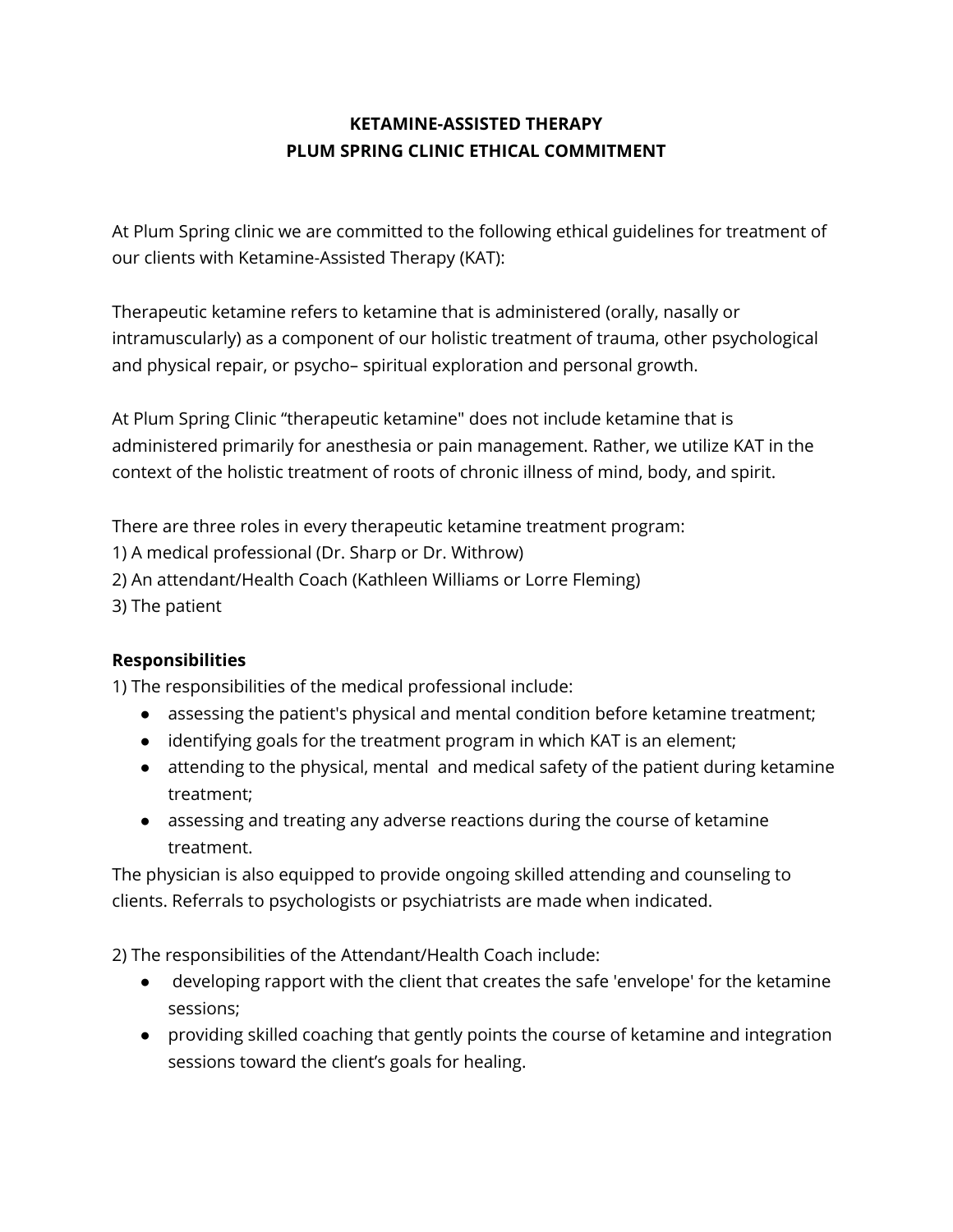3) The responsibilities of the patient include :

- communicating clearly and honestly with the clinical team;
- preparing for treatment by reading the consent form, asking any questions about treatment, and actively participating in preparatory coaching session(s);
- actively participating in the integration coaching sessions and follow-up with the physician.

The **Plum Spring clinic physicians** have a working knowledge of the oral and intramuscular administration and dosing strategies for KAT.

The **Plum Spring clinic physicians** understand and appreciate the importance of integrative psychological care for therapeutic ketamine patients, including multiple strategies for healing and staying well, and referrals as will be helpful.

The **Plum Spring clinic physicians** uphold all of the responsibilities of their professional license with respect to all aspects of their clinical practice, including informed consent, record-keeping, professional boundaries, confidentiality, and general professional conduct.

The **Plum Spring Clinic physicians** provide oversight and supervision to the trained coaches attending ketamine sessions and guiding the integration sessions.

The **Plum Spring clinic coaching staff** practices within the scope of their certifications, and they recognize their limitations with respect to professional training and experience. They participate actively in the team treatment of patients, seek consultation as needed, and make referrals to other professionals as warranted.

The **Plum Spring Clinic clinical staff** have received focused training and/or mentorship in the use of therapeutic ketamine. Each member of the team has participated in comprehensive training including substantial education in the following domains: medical, psychological, and psychedelic. The model we use in therapy is based on the principles of Internal Family Systems, and Somatic Experiencing, and Polyvagal-informed Resilience Coaching,

The **Plum Spring Clinic staff** understand the possibility that approaching roots of trauma during the ketamine experience may involve contact with upsetting material and are committed to providing ongoing skilled support for resolving such restimulation.